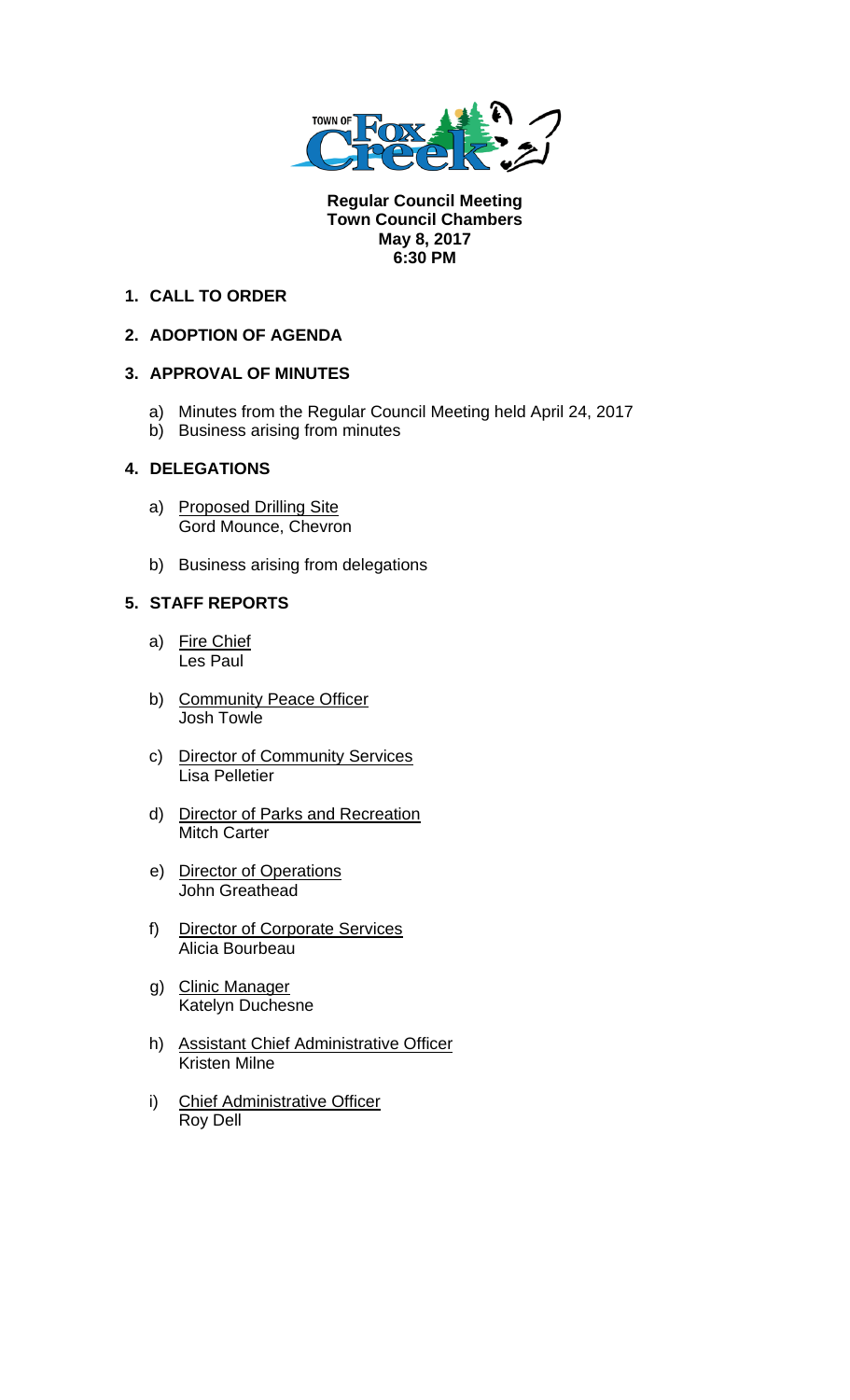### **6. BYLAWS / POLICIES**

- a) Bylaw 788-2017 To Appoint a Development Officer Kristen Milne, Assistant Chief Administrative Officer
- b) Bylaw 789-2017 Rates of Taxation Bylaw Alicia Bourbeau, Director of Corporate Services

# **7. ACCOUNTS PAYABLE**

a) Account Payables – For Period Ending May 3, 2017 Alicia Bourbeau, Director of Corporate Services

## **8. OLD BUSINESS**

- a) RCMP Priorities Jim Ahn, Mayor
- b) Creation of Economic Development and Tourism Board Town of Fox Creek Kristen Milne, Assistant Chief Administrative Officer

## **9. NEW BUSINESS**

- a) Approval of Logos for 50<sup>th</sup> Anniversary Kristen Milne, Assistant Chief Administrative Officer
- b) Appointment of Returning Officer 2017 Municipal Election Roy Dell, Chief Administrative Officer

## **10. COUNCIL'S REPORTS**

### **11. REPORTS AND CORRESPONDENCE FOR INFORMATION**

- a) Council Calendar Report for Information
- b) Pembina Project Update Fox Creek to Namao Junction Pipeline and Geoffrey Lake Pipeline – Report for Information
- c) Letter from Honorable Shannon Phillips Caribou Range Plan Report for Information
- d) Alberta Forest Products Association Softwood Lumber Correspondence for Information

### **12. MOTION REVIEW**

a) Review of 2017 Council Motions Roy Dell, Chief Administrative Officer

### **13. COUNCIL HIGHLIGHTS**

### **14. IN CAMERA**

- a) Land Kristen Milne, Assistant Chief Administrative Officer
- b) Land Kristen Milne, Assistant Chief Administrative Officer
- c) Labour Kristen Milne, Assistant Chief Administrative Officer